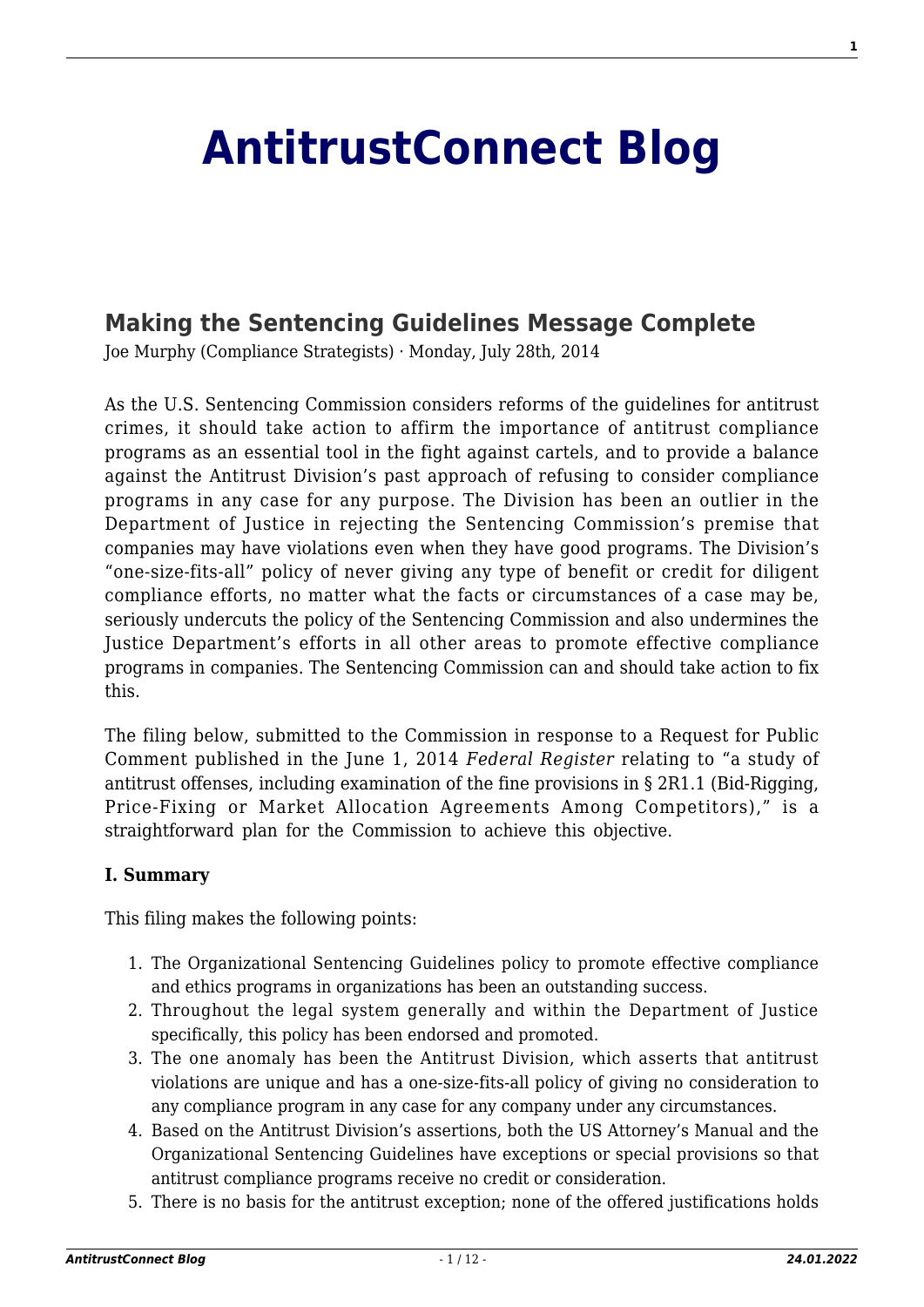up.

- 6. The antitrust exception is an anomaly that creates unexplainable inconsistency in the legal system and has undercut the development of effective antitrust compliance programs
- 7. The Sentencing Commission, through three simple changes, could help correct this flaw.

# **II. Success of the Organizational Sentencing Guidelines**

In 1991 the Sentencing Commission charted a new direction by using a carrot and stick approach to promote corporate self-policing through compliance and ethics programs. Twenty years later the Commission's work has proved to be a remarkable success. Compliance and ethics programs have become a widespread phenomenon in the corporate world.

The Sentencing Guidelines formula was simple and effective. The corporate world was given a structured but flexible template for compliance programs, and in exchange for adopting effective programs, those organizations faced reduced sentences.

The lead of the Commission has been followed in the United States and around the world. Here in the US, the Criminal Division of the Department of Justice instructs its prosecutors to follow the Guidelines, [\[1\]](#page-8-0) and requires companies that settle criminal cases to implement rigorous ethics and compliance programs – even those companies who voluntarily disclose violations to the Department. The Environmental and Natural Resources Division of the Department has promoted and recognized compliance programs in its enforcement decisions since even before the Organizational Guidelines took effect[. \[2\]](#page-8-1) The Securities and Exchange Commission also considers compliance programs in its enforcement decisions. [\[3\]](#page-8-2) For example, when developing whistleblower rules under the Dodd Frank Act, the SEC said:

"Given the policy interest in fostering robust corporate compliance programs . . . . we also want to implement [the whistleblower rules] in a way that encourages strong company compliance programs.[" \[4\]](#page-8-3)

The SEC went on to shape the whistleblower rules to promote in-house compliance programs. The Delaware courts, in interpreting the highly-influential Delaware corporate law, have also made clear that compliance programs are a key responsibility of directors. [\[5\]](#page-9-0)

A very prominent recent example of this policy can be seen in the area of Foreign Corrupt Practices Act enforcement. In 2012 the Criminal Division and the SEC issued a joint guide on FCPA enforcement. This guide had an extensive discussion of compliance programs, providing detail on factors enforcers would consider in giving credit to compliance programs. As the Guide stated:

"A well-constructed, thoughtfully implemented, and consistently enforced compliance and ethics program helps prevent, detect, remediate, and report misconduct, including FCPA violations.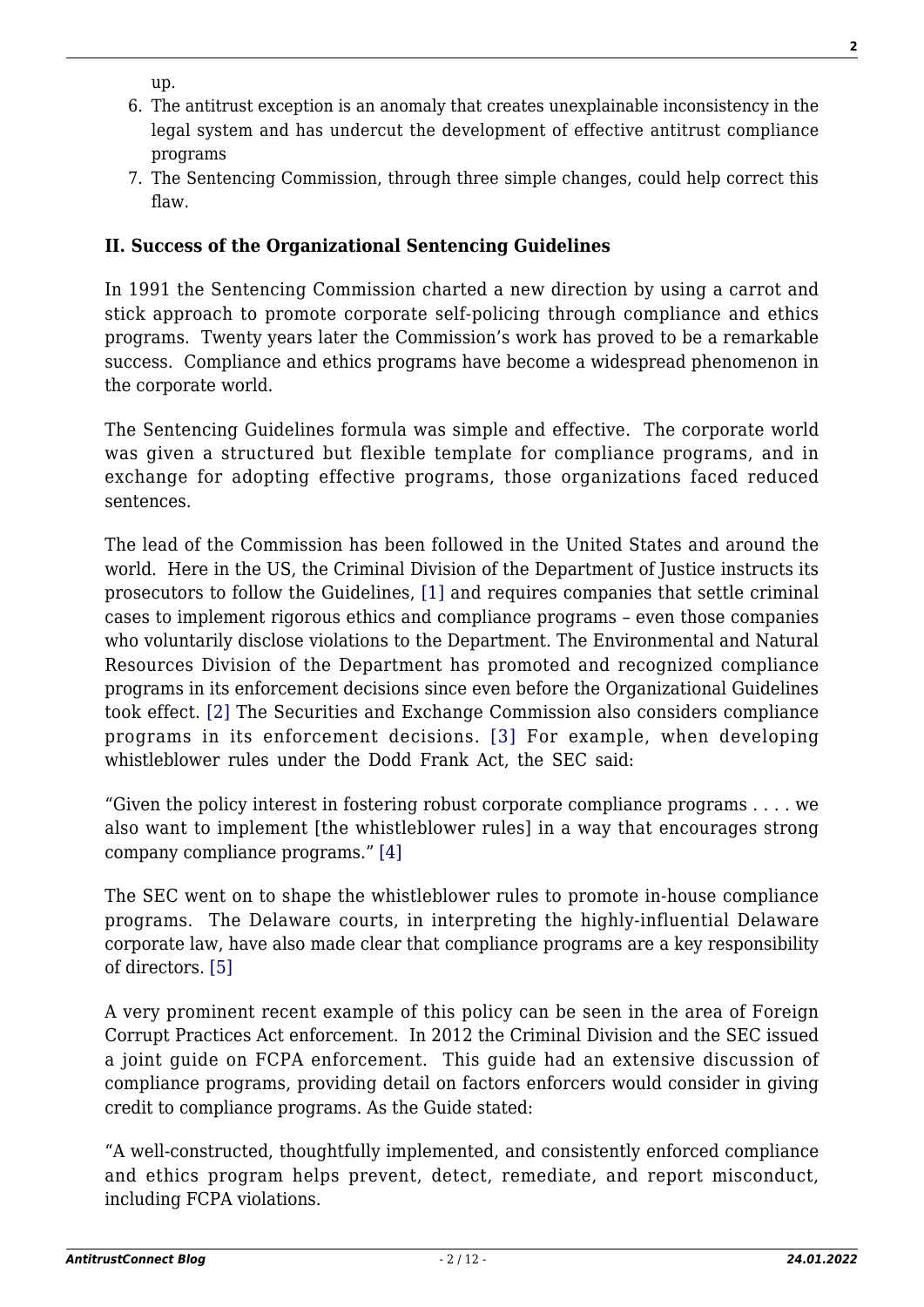These considerations reflect the recognition that a company's failure to prevent every single violation does not necessarily mean that a particular company's compliance program was not generally effective. DOJ and SEC understand that "no compliance program can ever prevent all criminal activity by a corporation's employees," and they do not hold companies to a standard of perfection. An assessment of a company's compliance program, including its design and good faith implementation and enforcement, is an important part of the government's assessment of whether a violation occurred, and if so, what action should be taken. In appropriate circumstances, DOJ and SEC may decline to pursue charges against a company based on the company's effective compliance program, or may otherwise seek to reward a company for its program, even when that program did not prevent the particular underlying FCPA violation that gave rise to the investigation.[" \[6\]](#page-9-1)

The approach to FCPA is particularly instructive, because the Antitrust Division has itself noted a significant degree of overlap between the two areas. [\[7\]](#page-9-2)

Outside the US the Guidelines approach has gained acceptance as well. For example, the influence of the Guidelines can be seen in policies ranging from the Competition Commission of Singapore's penalty standards, [\[8\]](#page-9-3) to the OECD Working Group on Bribery's Good Practice Guidance[, \[9\]](#page-9-4) that have much in common with the Sentencing Guidelines compliance and ethics program standards.

When looking at the strategies of the various enforcement and regulatory agencies around the world, there are a variety of techniques for governments to promote serious compliance and ethics programs. They range from having open public hearings and forums on compliance programs, [\[10\]](#page-9-5) to issuing instructions to enforcement personnel to consider such programs, [\[11\]](#page-9-6) to having formal penalty policies that take programs into account. [\[12\]](#page-10-0) Agencies will often provide models of rigorous programs by requiring those who admit wrongdoing to implement strong programs, as the Criminal Division of the Department of Justice does in cases such as those dealing with FCPA violations.

Both domestic and international experience demonstrates that there is a key role for governments to promote ethics and compliance programs.

However, the work of the Commission and so many other government officials is severely undermined when a different sector of the government sends an opposite and directly conflicting message, telling organizations that even one violation means their efforts are nothing more than a "failed program." When such an agency tells companies they should have programs but then ignores those programs in its policies and by its action[s \[13\]](#page-10-1) companies get the message that programs do not really count.

# **III. The One Policy Gap**

The success of the Sentencing Commission's leadership in promoting compliance and ethics programs has thus been dimmed by one inexplicable exception – the Antitrust Division of the Department of Justice.

Alone in the Department of Justice, the Antitrust Division has determined that if a program does not prevent a violation or cause a company to be first through the door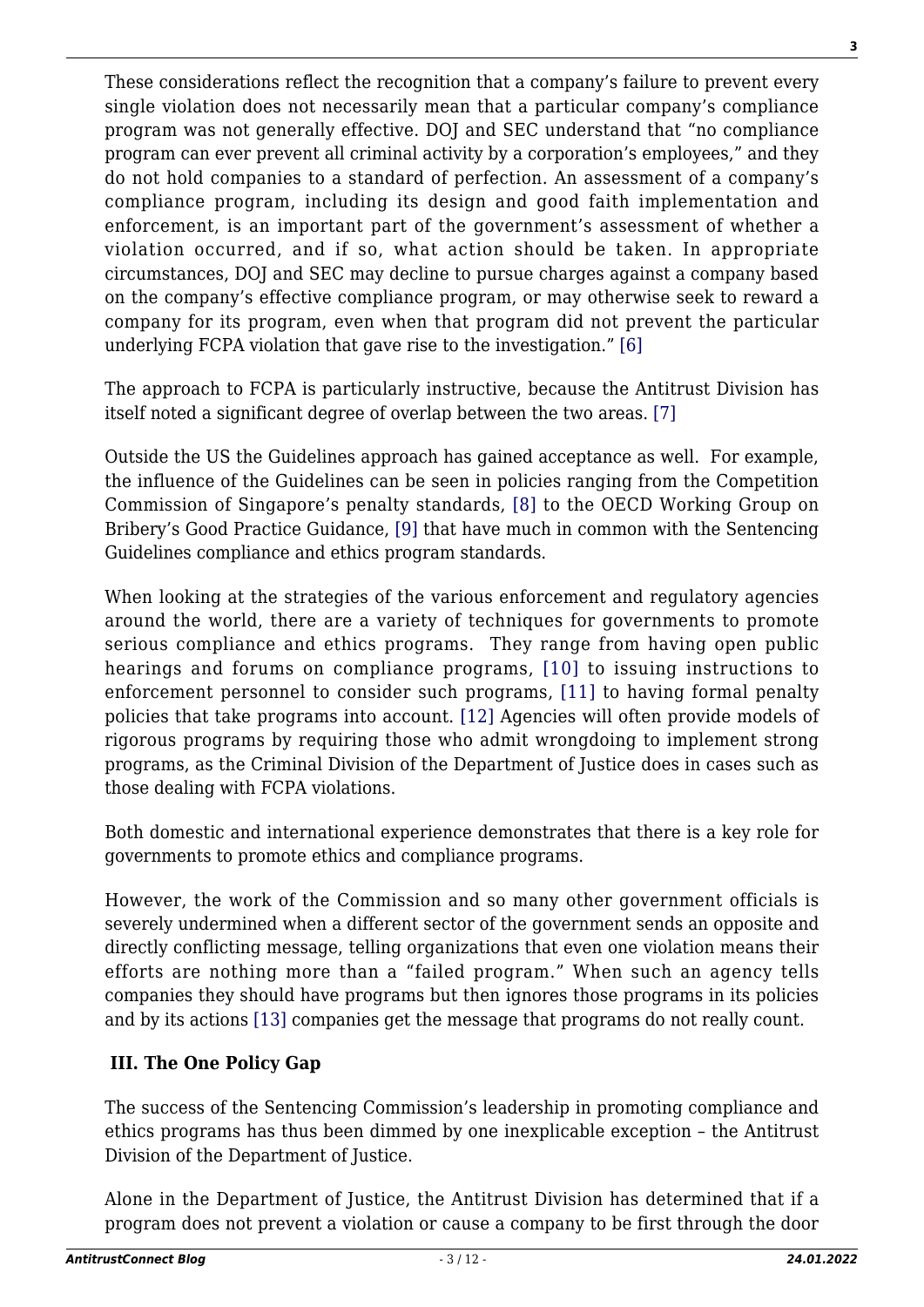to report a violation, it is simply a "failed program." [\[14\]](#page-10-2) This Division has said it will not even consider the existence of a compliance program when it is making determinations of how to treat a company.

This is contrary to the policy of the rest of the Department and the clear guidance of the US Attorneys Manual. In the Manual there is only one exception and that is for antitrust cases. The Manual cites the Division's view that antitrust cases "go to the heart of the business." Do massive securities fraud cases, such as we have seen in Enron and WorldCom, or bribery, false claims and dozens of other crimes not go to the "heart of the business"? This blanket rule against any credit or consideration stands in contrast to the work of the Commission and the rest of the Department in supporting and encouraging effective programs. It is also contrary to what the other enforcer of antitrust law in the US, the Federal Trade Commission, has determined. The FTC's Bureau of Competition does not see this need to turn a completely blind eye to compliance efforts and does reward good faith efforts by companies to prevent violations. [\[15\]](#page-10-3)

#### **IV. Is antitrust so different from all other forms of corporate crime that it should have its own rules?**

Is there, in fact, a strong policy basis for a complete exemption of all antitrust violations from the rest of the Department of Justice's endorsement of the Sentencing Guidelines broad policy to recognize and promote compliance and ethics programs? Here are the reasons that have been given by Division spokespersons to justify their contrary approach, and how they hold up to scrutiny.

- 1. *Antitrust usually involves senior people.* The big, global cartels typically do involve senior managers. But "usually" or "often" or "typically" means that this is not always the case. In fact, there can be violations that occur outside of the executive suite; for example this appears to have been the case in the municipal bonds case. In a competitive market, any sales person in any location can agree with his or her counterpart to carve up customers or rig bids. Moreover, the participation of senior people is nothing special in corporate crime – it happens with depressing regularity in many areas of corporate crime. One need only remember the patterns in corporate accounting fraud to realize this. So there is nothing special here. Moreover, the involvement of senior people is not a reason to dismiss the role of compliance and ethics programs; quite the contrary, programs need to be enhanced to deal with this element of risk.
- 2. *Cartel violations are secret.* This is a surprising argument, but one that has been asserted. Of course cartels are secret. But what other corporate crimes are committed with fanfare and press releases? Any corporate criminal is going to operate in secret. There is nothing special about antitrust crimes on this point. Business crimes are not easy to uncover, which is why compliance and ethics programs need to be aggressive and use diligent tools.
- 3. *Cartels involve multiple players.* This is another point that has been made often, but is a distinction without a difference. First, cartels are not unique on this point. Certainly it is the nature of bribery that it involves two or more players. Moreover, most serious corporate crimes for which companies face liability involve more than one lone individual. But the other reason this argument does not make sense as a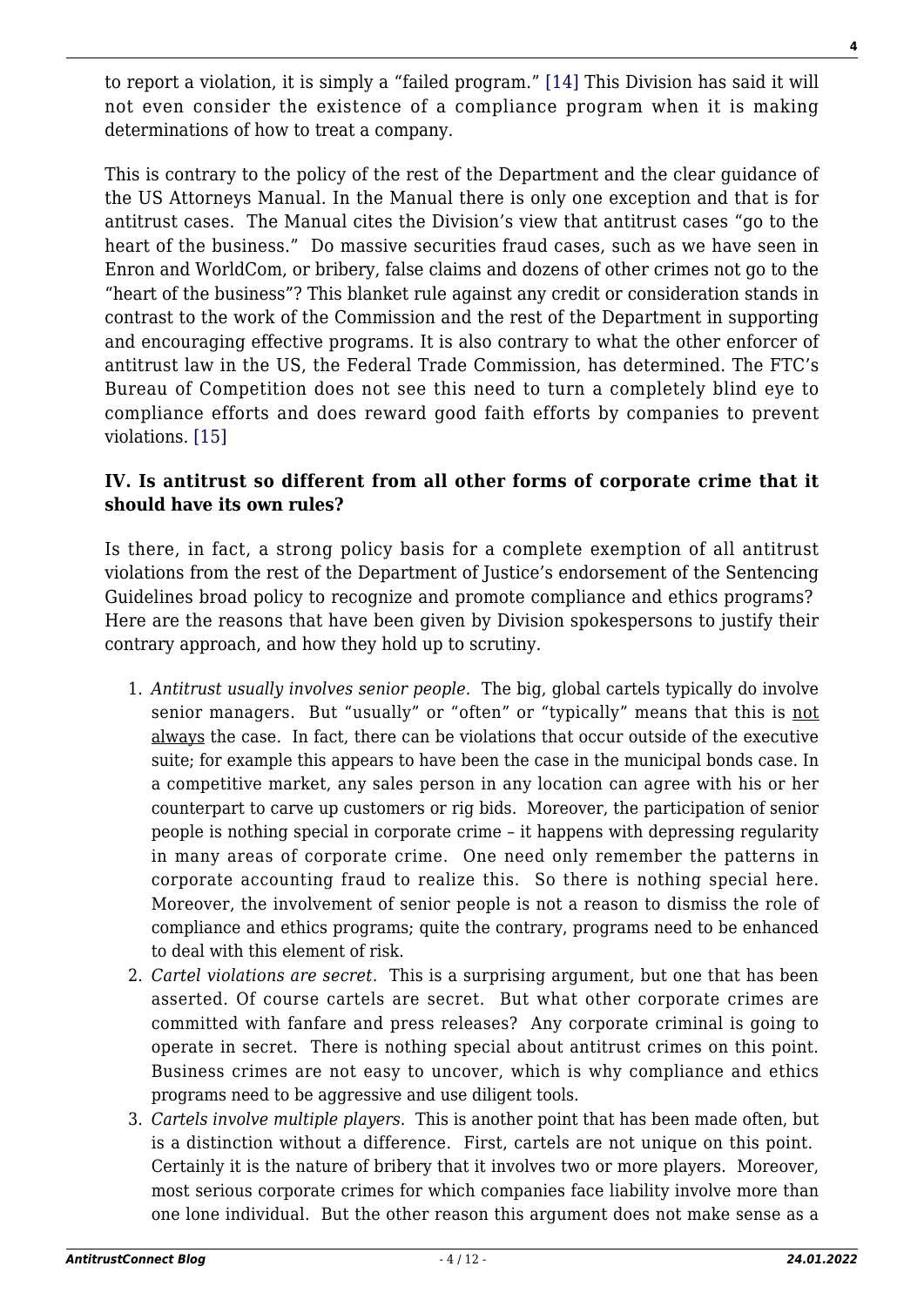distinguishing factor is that the more people there are involved in a crime, the more likely there will be leaks and telltale signs of improper conduct. Moreover, spreading the misconduct among competing companies makes it even harder to hide. Competitors do not trust each other, so they have to police their cartels. Plus, they need ways to communicate. All this activity leaves signs and markers that can be picked up in diligent enforcement and compliance work. Compare this to a small group of employees inside one company who are intent on breaking the law, such as in various forms of criminal fraud – it is much easier for these insiders to cover up than it is to hide something like an antirust violation across multiple companies.

- 4. *Antitrust goes to the heart of the business.* This point, which is the only rationale spelled out in the US Attorneys Manual, seems to be an amalgam of the other points rolled into one. But it is equally difficult to follow this rationale. There have certainly been some major, global cartels that involved senior management and the entire business of a one-commodity company. But cartels run a broad gamut. A cartel can be two junior sales people in Iowa rigging a bid on one corn husker. It can be two competing office managers dividing up the market in a single county. There is nothing in such cases that goes to "the heart" of anyone's business. [\[16\]](#page-10-4) And other forms of crime, such as bribery or government contract fraud can go to the heart of a business; the Siemens bribery case is a clear example. The problem with the Antitrust Division's argument on points like this is that the Division has a no-exceptions, treat-all-cases-the-same policy; compliance and ethics programs never count, whether the violations go to the heart or just to the big toe.
- 5. *Leniency makes all the difference.* It has also been asserted that the Antitrust Division should not consider compliance and ethics programs because leniency makes this unnecessary and giving credit for programs would undercut leniency. This is another one that does not sound credible on its face. First, enforcers in other areas of law routinely promote voluntary disclosures. The Criminal Division of the Department of Justice gets a steady supply of them, even though it also credits compliance programs. Other agencies' leniency programs do not get in the way of their considering compliance programs. Moreover, it is hard to even imagine how giving credit for compliance programs would affect a company's decision to voluntarily disclose. The Antitrust Leniency Program is the only way those managers involved in the crime can escape jail time. The fact that the government considers compliance and ethics programs is not going to keep those managers out of federal prison. So how would a compliance program cause these managers not to do the only thing that can avoid prison – participate in the leniency program?

The reality is that leniency is all grown up now. When leniency was an infant program in 1993 there might have been some basis for handling it with special care. But in 2013 this program is a full-blown hearty adult that has straddled the globe and clearly no longer needs a nursery to thrive.

Here is my experience as a compliance professional. Cartels are bad business, but they are not unique on the face of the earth. Any corporate crime can be difficult to detect; however, corporate crime is impossible to detect if we do not even try. There are some fairly sophisticated tools available today that can help find and deter deliberate violations such as cartels, bribery, government contract fraud and accounting fraud. Each type of crime is different, but none is so different that it should be carved out from the compliance and ethics program picture.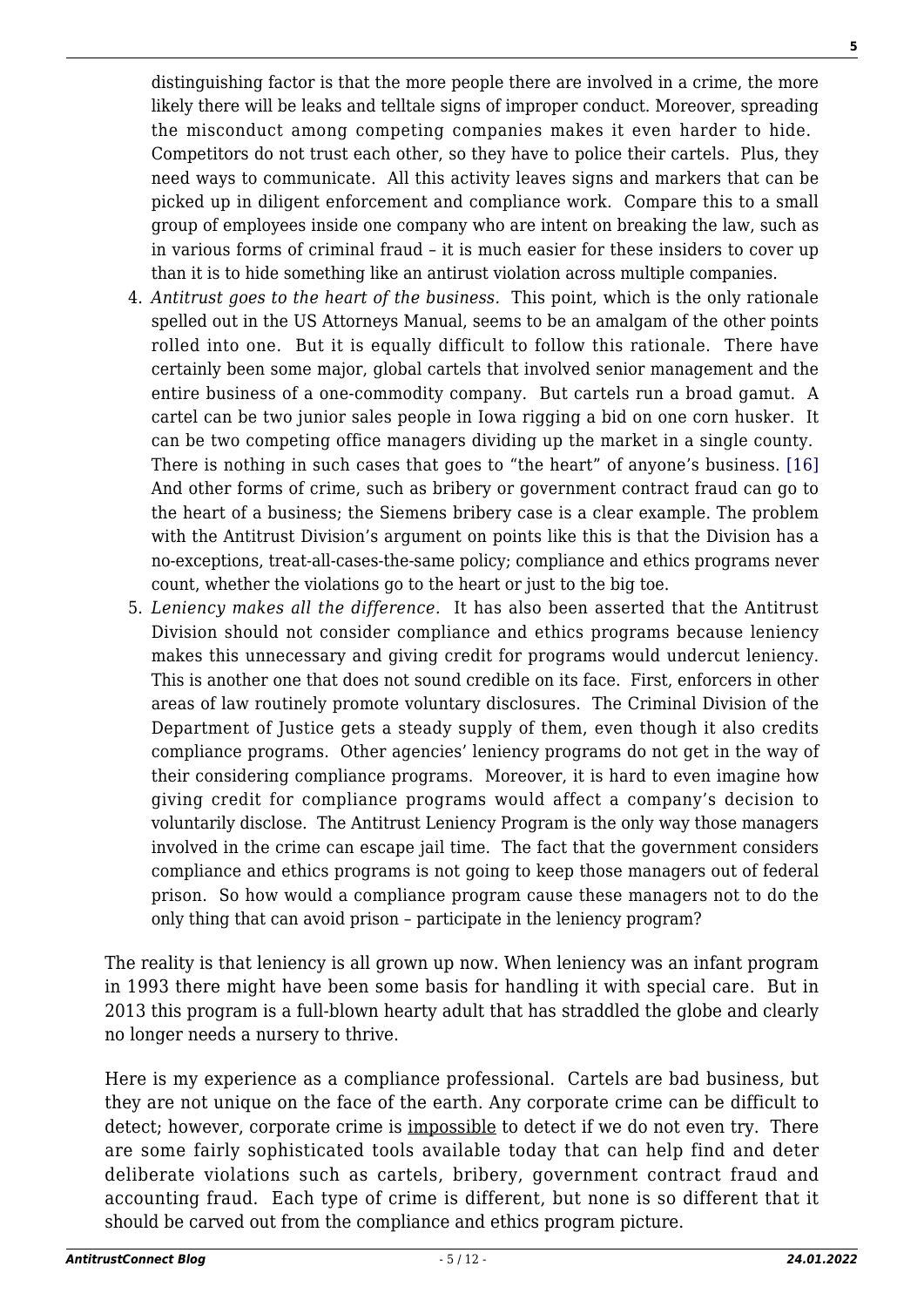We should be as concerned about preventing antitrust crimes as we are about all other forms of corporate crime, and should recognize and promote effective compliance and ethics programs in antitrust as least as much as in other areas of criminal law. There is no reasonable argument for why the Antitrust Division alone is so different or what could justify two directly conflicting enforcement policies within the same Department of Justice. These confusing and unsupportable policy inconsistencies undermine faith in the legal system.

To make the circumstances even murkier, the Antitrust Division has been involved in mixed cases that include offenses other than antitrust violations. Yet supposedly only antitrust cases have a special basis for ignoring compliance and ethics programs. So, in bid rigging cases also involving government contract fraud, or market allocation cases also involving mail fraud, or price fixing cases also involving foreign bribery, how does the Department treat the existence of an effective program? This circumstance has become so bizarre, that there is actually a plea bargain in which a company pled to FCPA and Sherman Act violations, with the agreement requiring a full-scale FCPA compliance program, but nothing relating to the Sherman Act violation. [\[17\]](#page-10-5) It does not make sense in those mixed cases because it never made sense in any cases. [\[18\]](#page-10-6)

The Sentencing Guidelines have since 1991 also been subject to this confusing antitrust exception, albeit in a more discreet way. From the first organizational guidelines there has been a special carve-out and limiting language just for antirust. The result, if not the initial intent, is that there is no realistic prospect of a company benefitting under the Sentencing Guidelines from having a compliance and ethics program in an antitrust case. The Sentencing Commission, by sanctioning this special treatment, appears to endorse the Antitrust Division's view that it is appropriate to ignore company self-policing efforts, regardless of how diligent they may be. The message is that companies will not benefit from having an antitrust compliance and ethics program in their dealings with the Antitrust Division or in judicial proceedings.

The bottom line is that the antitrust carve-out seems to have reinforced the sense in the antitrust field that programs do not count. The Antitrust Division, unlike other government agencies, has shown no real signs of promoting compliance programs. It has held no hearings or proceedings to explore the area or published exposure drafts relating to antitrust compliance programs, it has provided no training for its staff on what should be in programs and has done nothing to promote the consideration of compliance programs through such multinational organizations as the OECD or the International Competition Network. [\[19\]](#page-11-0) In short, antitrust practitioners get no message that programs count for anything in dealing with the government.

If the Sentencing Commission's recognition and promotion of effective compliance programs has revolutionized the field, what has been the result of the Antitrust Division's opposite policy? Because of the lack of interest in compliance programs in this area there appears to be little study of the area. But there are indications that antirust compliance programs have atrophied in this environment. Antitrust compliance was once an innovative model in the compliance field. But today it may have lost that edge. [\[20\]](#page-11-1)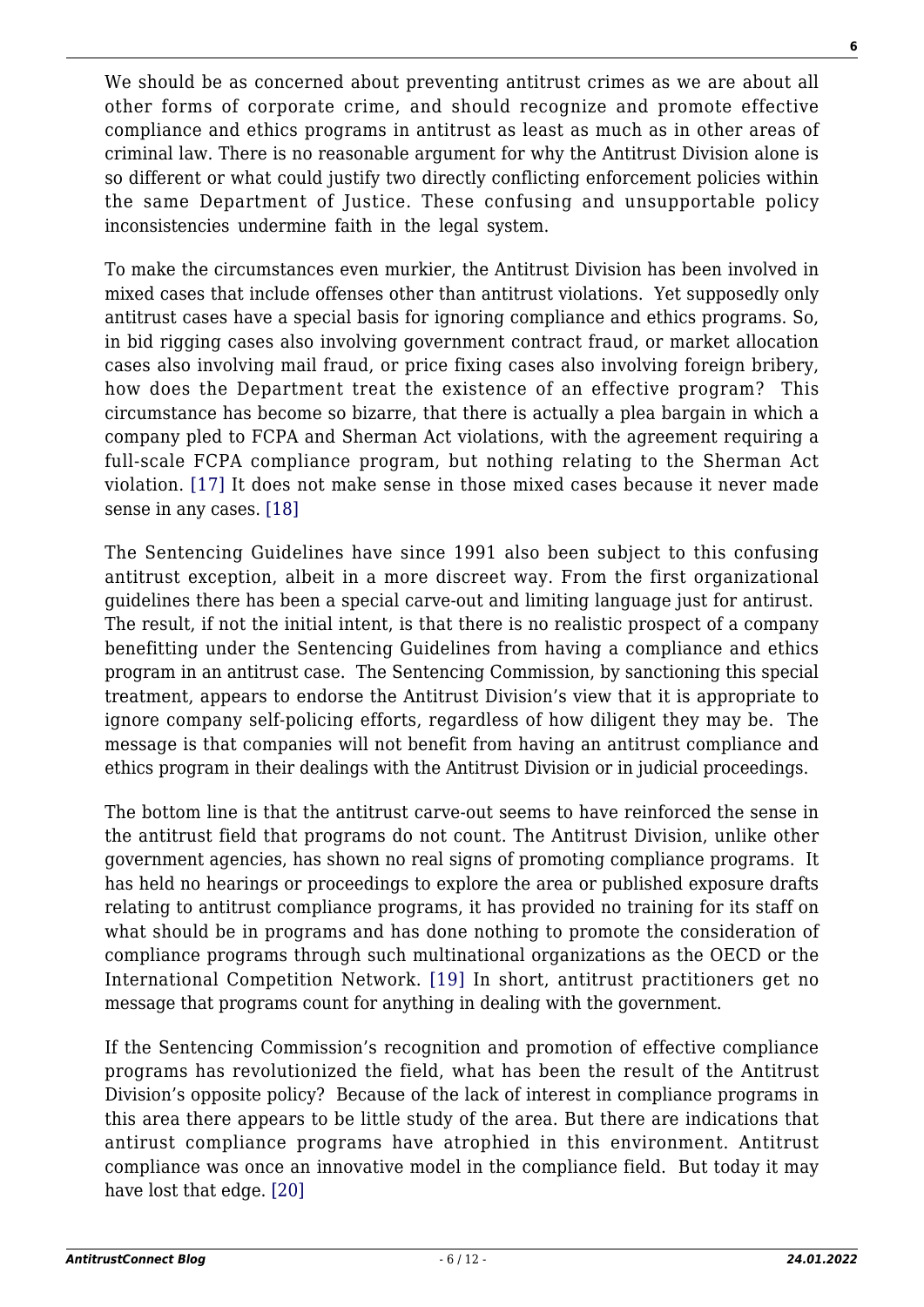My own personal observation is that antitrust compliance has become a backwater in compliance. Whereas when I started practice over three decades ago, it was an area of leadership and development, today there is a sense of ennui and hopelessness. The focus seems to be on the old-fashioned approach of simply preaching and paper. The negative policy of the Antitrust Division makes it much harder for compliance officers to make their case for dedicating more resources to company compliance programs. But this is not just the impression of practitioners. A recent survey by the Society of Corporate Compliance and Ethics brought out alarming results: an astonishing 64% of responding companies did not even do antitrust compliance auditing that would meet the minimum standards of the Sentencing Guidelines compliance program standards. And in the same survey, the overwhelming majority of respondents pointed to the importance of government recognition of programs as a motivating factor[. \[21\]](#page-11-2) And I am 100% sure they all knew the details of the antitrust penalties and the leniency program, so it is difficult to argue that merely relying on penalties and leniency will improve compliance programs. What is even more remarkable is that the survey base, because it went through SCCE, was composed of companies that would already be doing the most advanced types of compliance work. So if 64% of this group did not do the minimum level of compliance audits, it is likely that in the corporate world in general an even smaller percentage take this basic compliance step.

In practice, I see much more attention to FCPA compliance, where the government focuses on compliance programs, and a draining away of attention, creativity and resources from antitrust where, to the Antitrust Division, compliance and ethics programs are ignored as irrelevant. If the Antitrust Division simply adjusted its policy to be clear that it would consider compliance programs the same way the rest of the Department of Justice does, it would then have the leverage necessary to influence companies to up their compliance game. This is essential if we are ever to get companies to put real diligence into their antitrust compliance programs and move beyond paper and preaching.

Today many antitrust compliance programs may be mostly lawyer lectures and compliance manuals. In this silo there is little if anything about the essential role of the chief ethics and compliance officer. There is little if anything on audits to detect criminal conduct. There is little if anything on the use of incentives. These and other innovative and important tools incorporated in the Sentencing Commission's work may have gone by the board in the antitrust field because of the Antitrust Division's apathy towards preventive compliance programs.

It is impossible for compliance and ethics professionals to explain to managers and clients what appears to be a completely irrational carve-out. The enormous boost that the Sentencing Guidelines have given compliance in every other area is mostly lost in antitrust.

# **V. Going Forward With Rational Public Policy**

It is time to clean up this glaring anomaly in the Sentencing Guidelines. It is time for this odd experiment in inconsistent policy to end. The Guidelines should be consistent and firm in supporting effective compliance and ethics programs. This filing recommends the Commission remove this impediment to compliance and ethics

**7**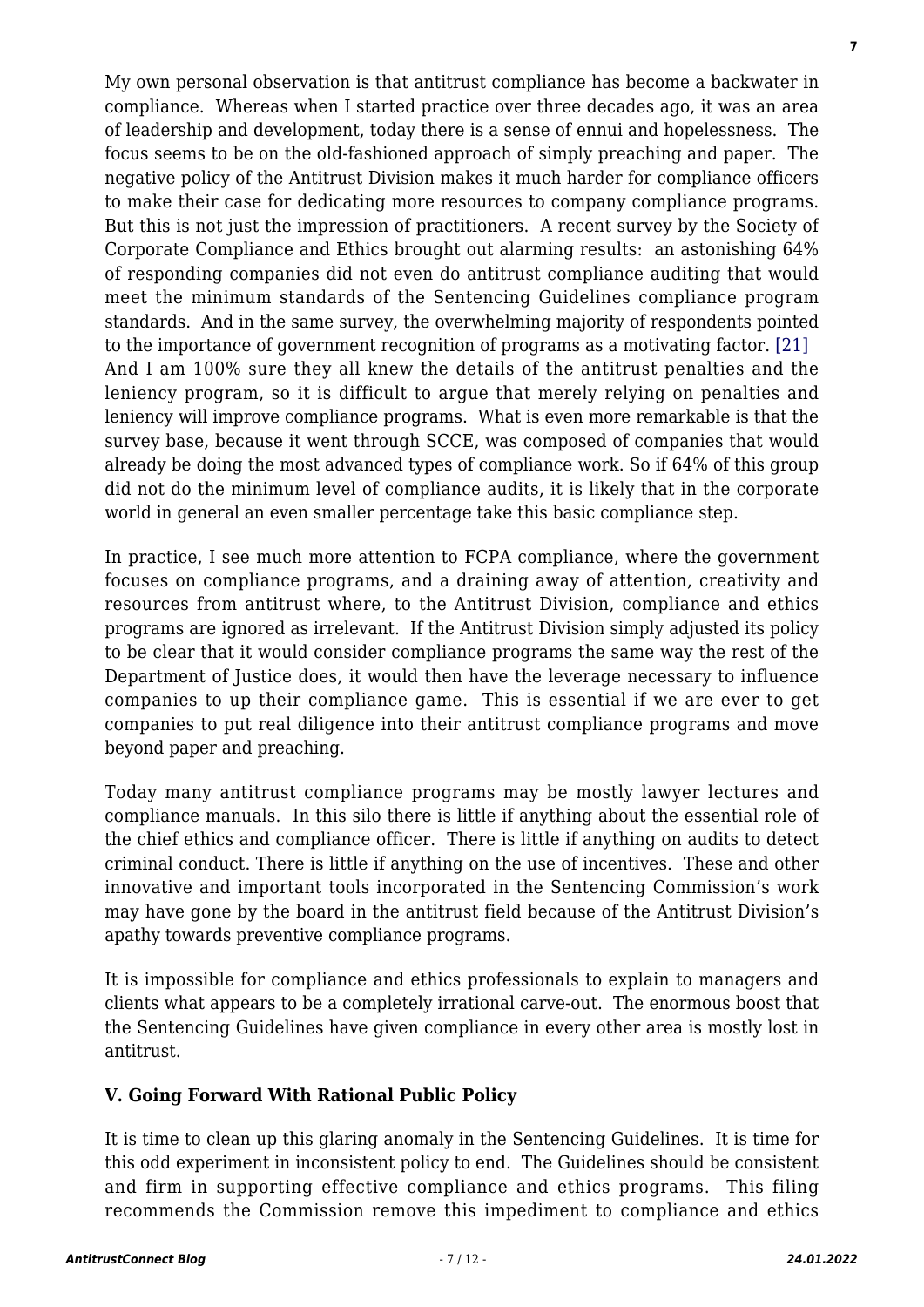program development in three simple steps:

1) Delete the anomalous 75% barrier to giving companies full credit for their compliance efforts as set forth in section 2R1.1(d)(2). This has served to ensure that no matter what mitigating steps a corporation has taken, including implementation of an effective compliance and ethics program, its fine can never be less than 75% of the total amount otherwise set under the Guidelines.

2) Revise the substantial authority personnel examples so they are not inflated to cover any possible antitrust violator no matter how low his or her position. Under the Guidelines, there is a presumption that a compliance program was not effective if a person with substantial authority was involved in the violation. The Division has taken the position that those with authority to engage in an antitrust violation are, ipso facto, within this definition. By changing the examples provided in the definition it will be made clearer that not everyone who may participate in an antitrust violation is automatically a substantial authority person. The person's authority truly needs to be "substantial."

3) Make clear that companies can get credit for meeting the standards as they were revised in 2010, notwithstanding the operations of the antitrust leniency program. With the revisions that occurred in 2010 the Commission made it possible for a company to obtain credit for an effective compliance and ethics program even if a high-level person was involved. However, there are four conditions for receiving this benefit. Two of these qualifications are:

(ii) the compliance and ethics program detected the offense before discovery outside the organization or before such discovery was reasonably likely;

(iii) the organization promptly reported the offense to appropriate governmental authorities; . . .

The Antitrust Division views this as no change at all, taking the position that unless a company was first into the Leniency program it could not meet this test. Given the Division's negative record regarding compliance and ethics programs, however, it should be clear that this is simply not the case. Thus, a compliance and ethics program could discover cartel activity within the company, investigate this and report the violation, without ever knowing that the Division had already accepted a coconspirator into its leniency program. In the special circumstances of the Division's leniency program, the Guidelines standards should recognize this scenario and permit companies to obtain the promised benefit of their compliance and ethics programs.

#### **Language to implement these changes:**

# **Amend Section 8A1.2, app. Note 3(C) to read as follows (changes underlined):**

(C)"Substantial authority personnel" means individuals who within the scope of their authority exercise a substantial measure of discretion in acting on behalf of an organization. The term includes high-level personnel of the organization, individuals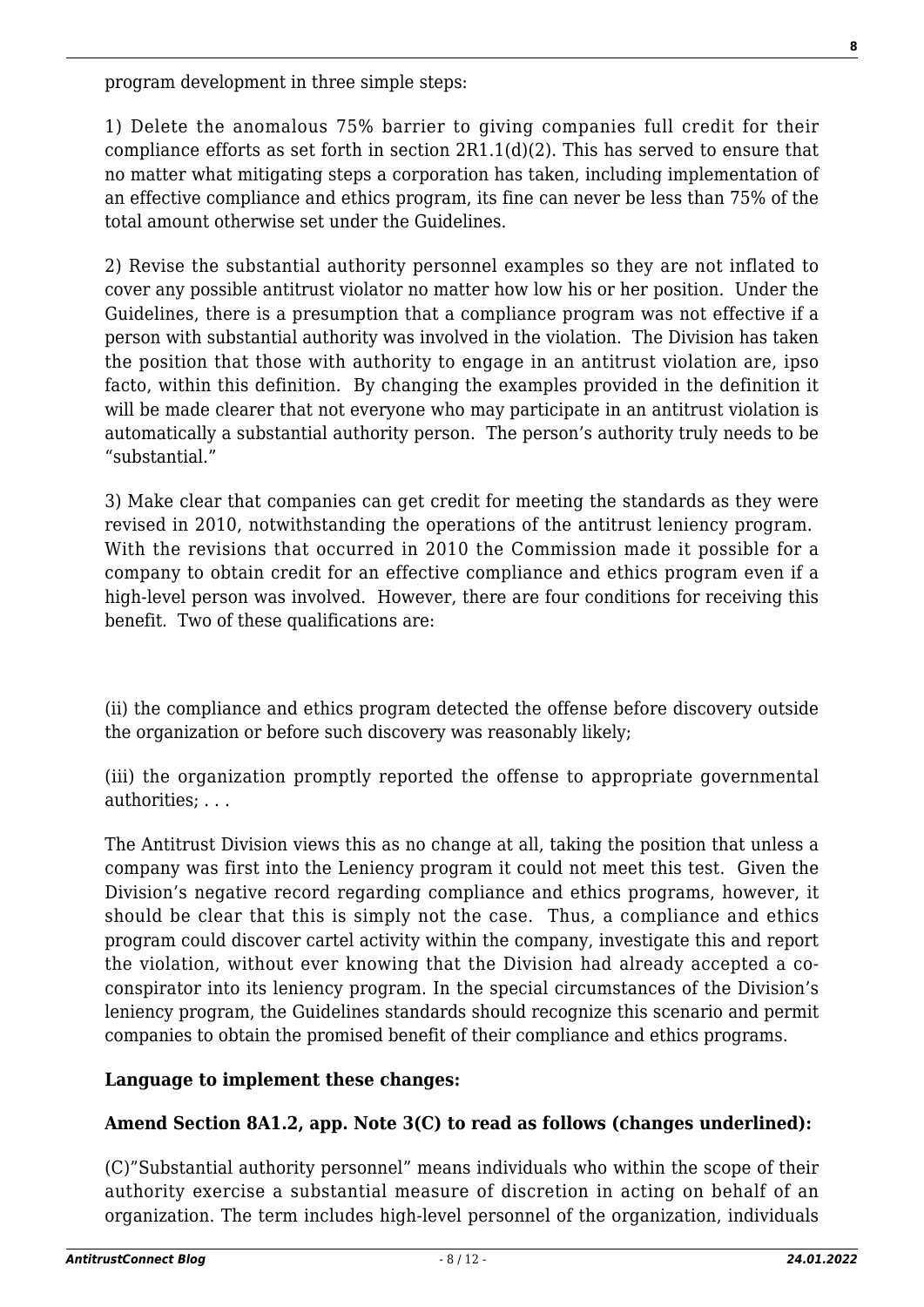who exercise substantial supervisory authority (e.g., a plant manager, a manager supervising an organization's sales force), and any other individuals who, although not a part of an organization's management, nevertheless exercise substantial discretion when acting within the scope of their authority ( $e.g.,$  an individual with authority in an organization to establish the organization's prices for product or service lines, or an individual authorized to negotiate and approve major contracts). Whether an individual falls within this category must be determined on a case-by-case basis.

# **Amend section 2R1.1(d) by deleting item (2)**

#### **Amend section 8C2.5(f)(3)(C) by adding the following new item:**

"(v) except that in any case under section  $2R1.1$ , items (ii) and (iii) of this section (f)(3)(C) may be satisfied notwithstanding the prior qualification of any other party for leniency under the Corporate Leniency Policy of the Antitrust Division of the Department of Justice."

<span id="page-8-0"></span>1. US Attorneys Manual, Section 9-28.800, Corporate Compliance Programs

<span id="page-8-1"></span>2. United States Department of Justice, Environmental and Natural Resources Division, Factors in Decisions on Criminal Prosecutions for Environmental Violations  $\Box$ in the Context of Significant Voluntary  $\Box$ Compliance or Disclosure Efforts by the Violator, July 1, 1991<http://www.justice.gov/enrd/3058.htm>

"It is the policy of the Department of Justice to encourage self-auditing, self-policing and voluntary disclosure of environmental violations by the regulated community by indicating that these activities are viewed as mitigating factors in the Department's exercise of criminal environmental enforcement discretion."

. . .

"The attorney for the Department should consider the existence and scope of any regularized, intensive, and comprehensive environmental compliance program; such a program may include an environmental compliance or management audit."

<span id="page-8-2"></span>3. Report of Investigation Pursuant to Section 21(a) of the Securities Exchange Act of 1934 and Commission Statement on the Relationship of Cooperation to Agency Enforcement Decisions, Securities Exchange Act of 1934 
Release No. 44969 / October 23, 2001, Accounting And Auditing Enforcement 
Release No. 1470 / October 23, 2001, *<http://www.sec.gov/litigation/investreport/34-44969.htm> .*

<span id="page-8-3"></span>4. Securities and Exchange Commission, 17 CFR Parts 240 & 249
[Release No. 34-63237; File No. S7-33-10] RIN 3235-AK78, Proposed Rules for Implementing the Whistleblower Provisions of Section 21F of the Securities Exchange Act of 1934, pp. 34-35,<http://www.sec.gov/rules/proposed/2010/34-63237.pdf>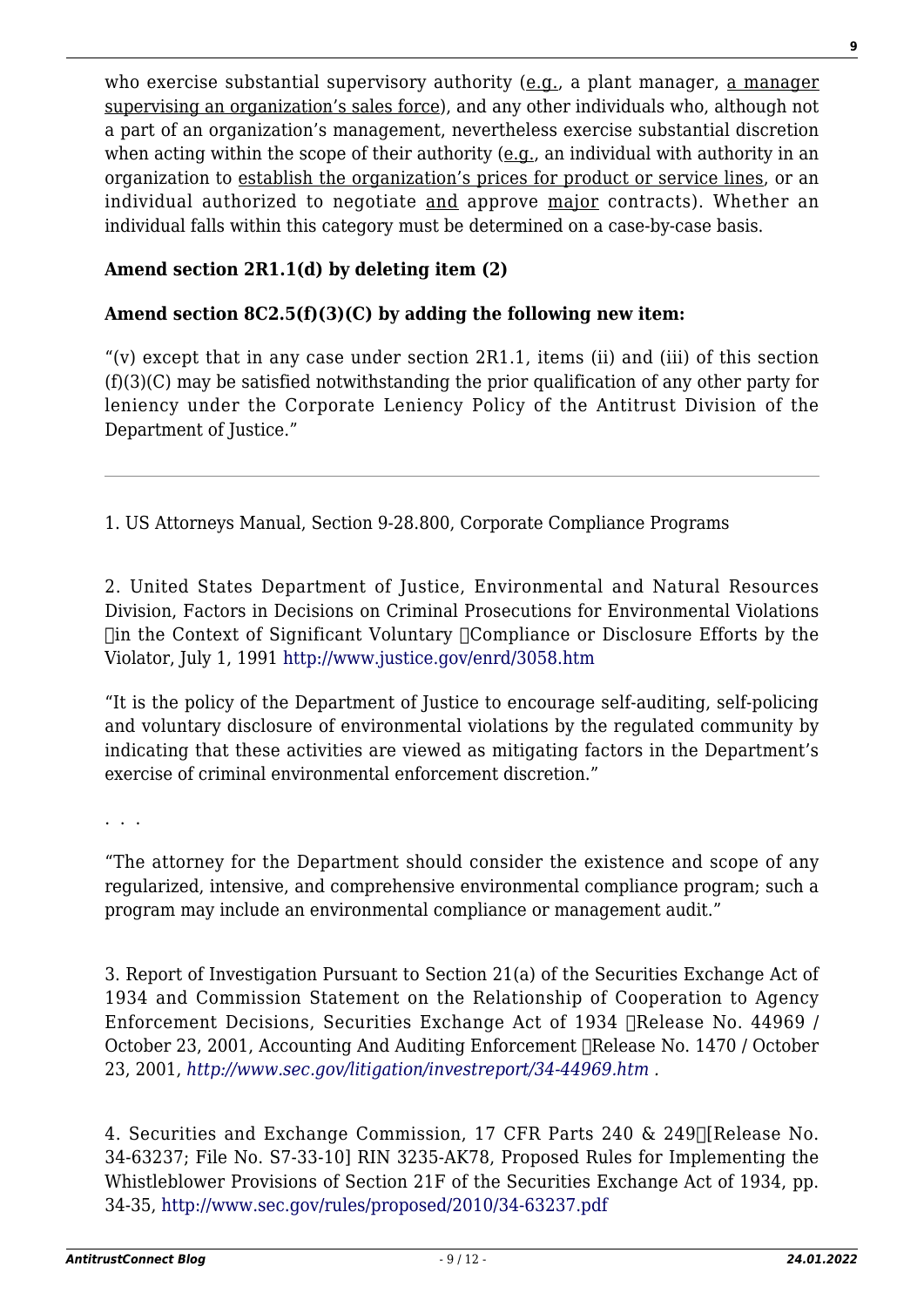<span id="page-9-0"></span>5. In re Caremark International Inc. Derivative Litigation, 698 A.2d 959 (Del. Ch. 1996); Stone v. Ritter, 911 A.2d 362 (Del. 2006).

<span id="page-9-1"></span>6. US Department of Justice and US Securities and Exchange Commission, FCPA: A Resource Guide to the US Foreign Corrupt Practices Act 56 (Nov. 14, 2012), <http://www.sec.gov/spotlight/fcpa/fcpa-resource-guide.pdf>

<span id="page-9-2"></span>7. See remarks of Gary Spratling, Deputy Assistant Attorney General, Antitrust Division, "International Cartels: The Intersection Between FCPA Violations and

Antitrust Violations," at American Conference Institute, 7<sup>th</sup> National Conference on Foreign Corrupt Practices Act, Dec. 9, 1999, Washington, DC.:

"The fact is that in today's global economy there is a recurring intersection of conduct that violates both the Sherman Antitrust Act and the Foreign Corrupt Practices Act. A payment to a foreign official in violation of the FCPA may also be an act by an international bid-rigging, price-fixing, or market-allocation cartel in furtherance of its scheme injuring American businesses and consumers in violation of the Sherman Act."

. . . .

"We believe there are many potential overlaps between FCPA violations and international antitrust violations."

. . . .

"Multinational companies, through their corporate compliance programs, need to be alert to the potential overlap between FCPA violations and antitrust violations Corrupt payments to foreign government officials are often made to facilitate international bid-rigging conspiracies . . . ."

<span id="page-9-3"></span>8. Competition Commission of Singapore, CCS Guidelines On the Appropriate Amount of Penalty section 2.13 (June 2007), [http://app.ccs.gov.sg/cms/user\\_documents/main/pdf/CCSGuideline\\_Penalty\\_20071033.](http://app.ccs.gov.sg/cms/user_documents/main/pdf/CCSGuideline_Penalty_20071033.pdf) [pdf](http://app.ccs.gov.sg/cms/user_documents/main/pdf/CCSGuideline_Penalty_20071033.pdf)

<span id="page-9-4"></span>9. OECD, Recommendation of the Council for Further Combating Bribery of Foreign Public Officials in International Business Transactions, Appendix II, <http://www.oecd.org/dataoecd/11/40/44176910.pdf>

<span id="page-9-5"></span>10. As was done by the Federal Energy Regulatory Commission, see Federal Energy Regulatory Commission, Policy Statement on Compliance, 125 FERC para. 61,058 (Oct. 16, 2008), <http://www.ferc.gov/whats-new/comm-meet/2008/101608/M-3.pdf>.

<span id="page-9-6"></span>11. US Attorneys Manual, Section 9-28.800, Corporate Compliance Programs.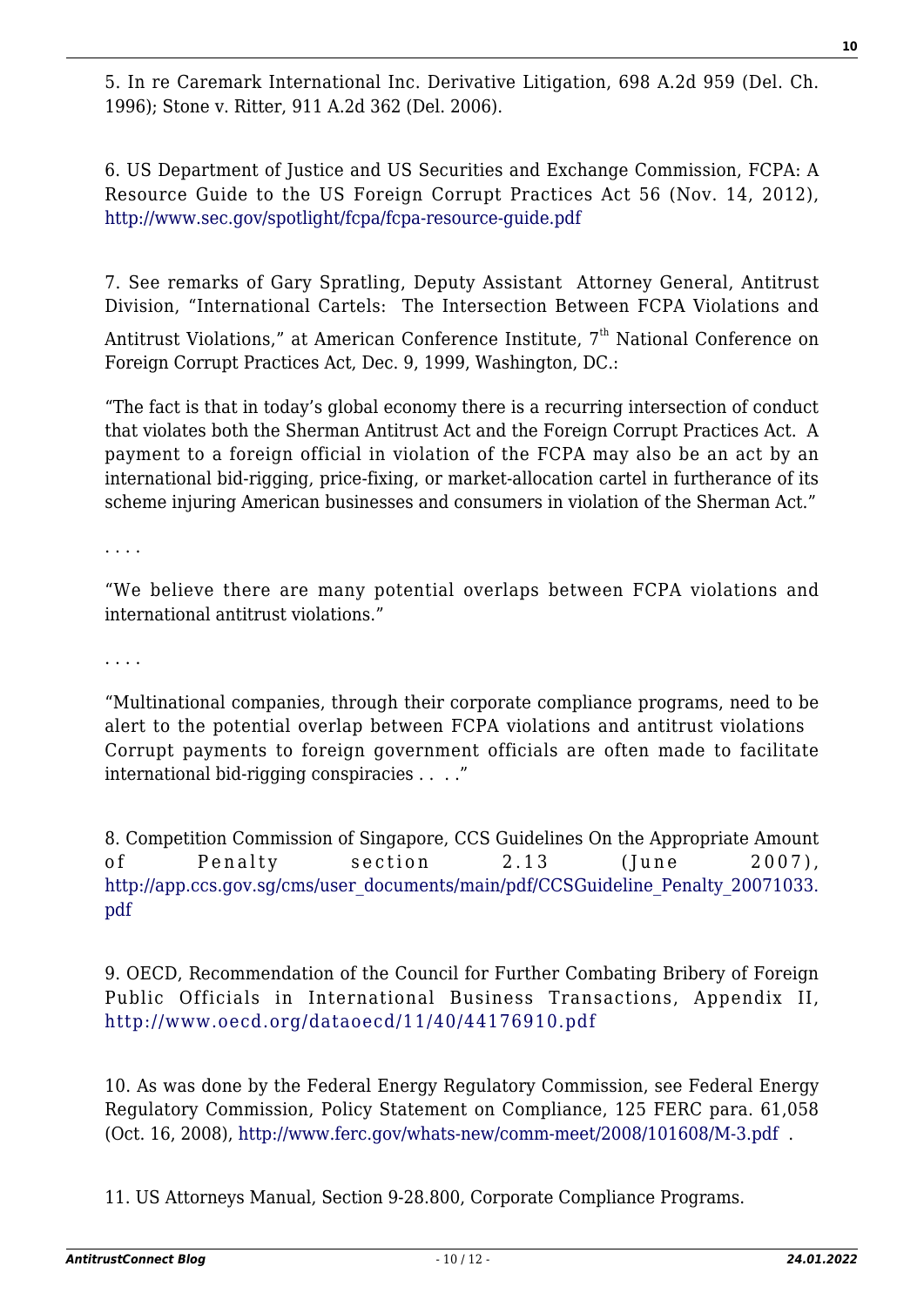<span id="page-10-0"></span>12. See note 8, supra.

<span id="page-10-1"></span>13. The Antitrust Division has, at times, had representatives offer guidance on what should be in compliance programs, but has severely undercut this rhetorical message by making clear by its actions and other statements that compliance efforts do not matter to the Division when it really counts.

<span id="page-10-2"></span>14. Comments of Scott D. Hammond, Deputy Assistant Attorney General, at American Bar Association Section of Antitrust Law Spring Meeting, "Agency Update with the Antitrust Division DAAGs" (Washington, D.C., Mar. 30, 2011)

<span id="page-10-3"></span>15. Murphy, "The FTC and antitrust compliance programs," Compliance and Ethics Professional 49 (July/August 2012), available at [http://www.joemurphyccep.com/wp-content/uploads/2012/08/Finalpublishedarticle\\_Mu](http://www.joemurphyccep.com/wp-content/uploads/2012/08/Finalpublishedarticle_Murphy_ARTICLEcopy.pdf) [rphy\\_ARTICLEcopy.pdf](http://www.joemurphyccep.com/wp-content/uploads/2012/08/Finalpublishedarticle_Murphy_ARTICLEcopy.pdf)

(addressing violations of orders and premerger notification requirements).

<span id="page-10-4"></span>16. In antitrust cartel cases, unlike monopolization cases, there is no market share or market power threshold. So even one rigged bid or one allocation scheme in one county is a criminal Sherman Act violation, no matter how small it may be relative to the market or the cartel participants' overall business.

<span id="page-10-5"></span>17. United States v. Bridgestone Corp., case 4:11-cr-00651, Plea Agreement, (SD Tex. Oct. 5, 2011) at [http://www.justice.gov/criminal/fraud/fcpa/cases/bridgestone/10-05-11bridgestone-ple](http://www.justice.gov/criminal/fraud/fcpa/cases/bridgestone/10-05-11bridgestone-plea.pdf) [a.pdf;](http://www.justice.gov/criminal/fraud/fcpa/cases/bridgestone/10-05-11bridgestone-plea.pdf) see Jeffrey M. Kaplan, *The Justice Department, Miss Havisham, and a Wish for the New Year* , The FCPA Blog (Dec. 28, 2011, 7:28 AM), [http://www.fcpablog.com/blog/2011/12/28/the-justice-department-miss-havisham-and-a](http://www.fcpablog.com/blog/2011/12/28/the-justice-department-miss-havisham-and-a-wish-for-the-new.html) [-wish-for-the-new.html.](http://www.fcpablog.com/blog/2011/12/28/the-justice-department-miss-havisham-and-a-wish-for-the-new.html)

<span id="page-10-6"></span>18. The Division did recently propose an antitrust compliance program as a result of a conviction in a criminal case. While the proposed program showed an unusual degree of attention to the topic for the Antitrust Division, clear gaps in the proposal also seemed to reflect an absence of experience in dealing with compliance programs. For example, there was no reference to any form of compliance auditing, although prior Division spokespersons have always specifically called for this program step in their public statements, and the company was required to disqualify absolutely any potential new hire for a competitively sensitive position if the person was under indictment for an antitrust violation, notwithstanding the fact that indictments are not proof of a violation and the Equal Employment Opportunity Commission policy that arrests are irrelevant and that even convictions should not ipso facto prevent hiring without further analysis. See *United States v. AU Optronics Corporation* et al, Cr-09-0110 Si, Declaration Of Heather S. Tewksbury, N.D. Cal., September 20, 2012,